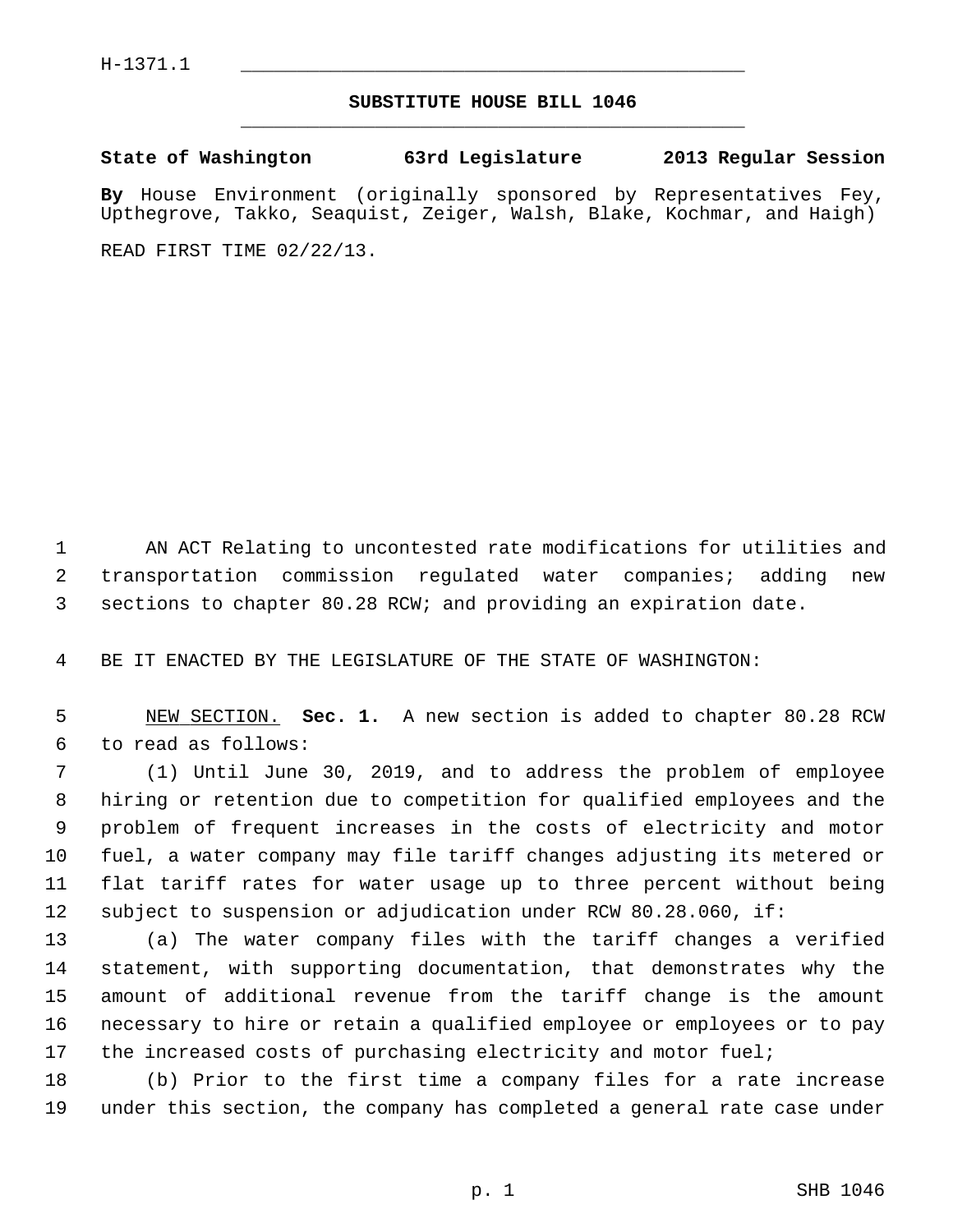1 RCW 80.28.060 within the previous three years that resulted in either 2 an order issued by the commission approving a change in rates or the 3 rate changes going into effect by operation of law;

 4 (c) The company has not adjusted its rates under this section 5 within the previous twelve months;

6 (d) The company is in compliance with RCW 80.24.010;

 7 (e) The company is in compliance with all board of health and 8 department of health safe drinking water rules. The commission must 9 determine the system's compliance with drinking water rules as reported 10 on the department of health's web site;

11 (f) The company is not subject to a complaint filed under RCW 12 80.04.110 or other pending actions before the commission; and

13 (g) The company has not adjusted its rates under this section more 14 than four times since last completing a general rate case under RCW 15 80.28.060, resulting in either an order issued by the commission 16 approving changes in rates or the rate changes going into effect by 17 operation of law.

18 (2) A water company must give written notice of the proposed rate 19 adjustment to the commission and the ratepayers receiving service from 20 the water company at least sixty days prior to the effective date of 21 the rate adjustment. The increased rates do not become effective until 22 at least sixty days after notice and filing with the commission.

23 (3) A water company must report to the commission how it expended 24 the funds accruing from the tariff rate increase received pursuant to 25 subsection (1) of this section. The water company must report this 26 information within twelve months of the effective date of any increase 27 under this section and prior to filing any subsequent requests under 28 this section.

29 (4) Nothing in this section prevents a water company from filing 30 for a rate change pursuant to any other statute, rule, or procedure of 31 the commission. Nothing in this section prevents the commission from 32 taking any action within the scope of its authority, except the 33 commission may not suspend or adjudicate a tariff change meeting the 34 requirements of this section.

35 NEW SECTION. **Sec. 2.** A new section is added to chapter 80.28 RCW 36 to read as follows:

37 By October 1, 2018, the commission shall report to the legislature,